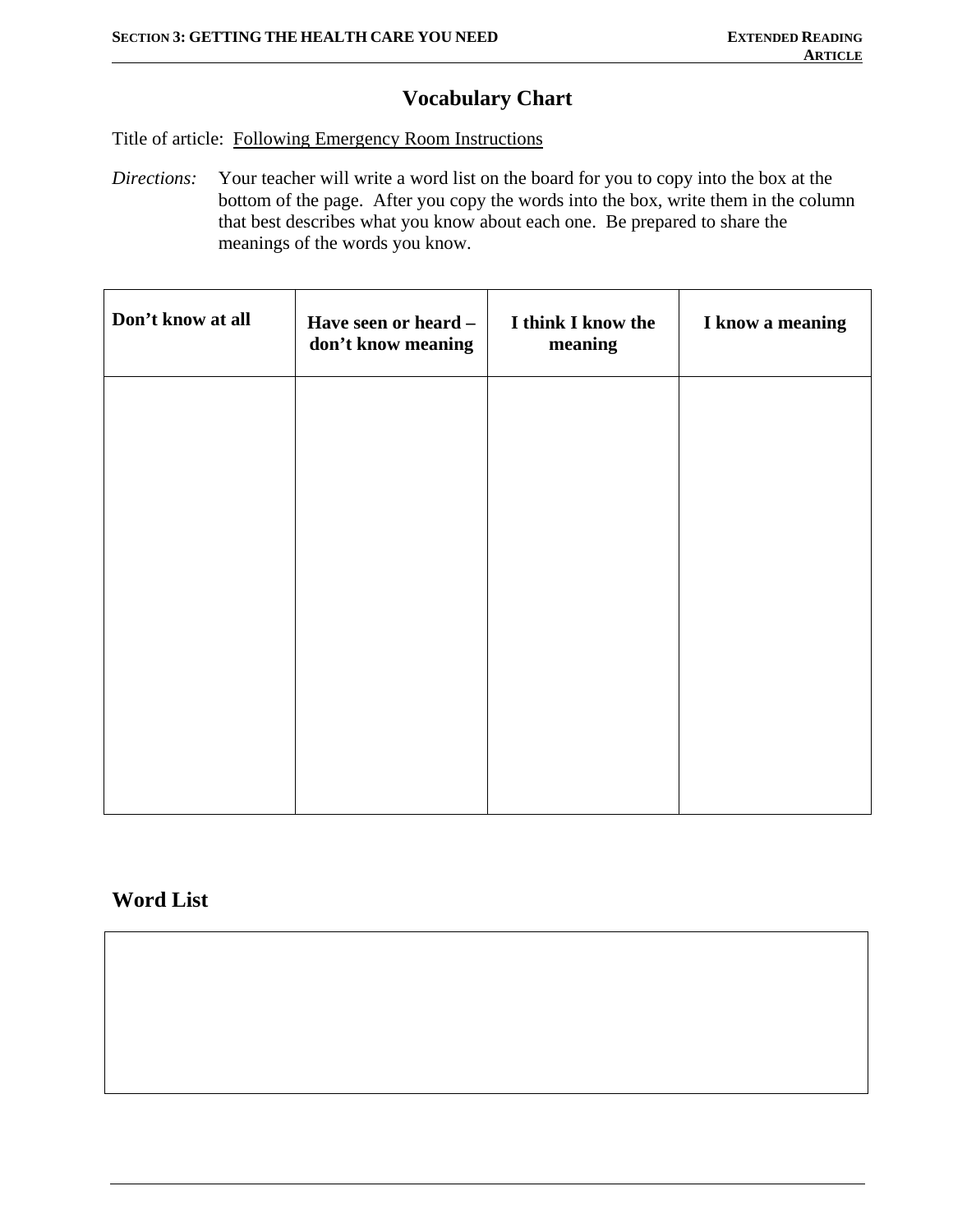### **Following Emergency Room Instructions**

*Directions*: Imagine you are a patient who has visited the emergency room because you had very bad abdominal pain. The doctor did not find anything serious. She did not give you any prescriptions. She gave you the instruction sheet below and asked you to read it. Read the instruction sheet about abdominal pain. Then do the comprehension check on the next page.

### **ABDOMINAL PAIN PATIENT INFORMATION SHEET**

### **GENERAL INFORMATION**

Abdominal pain is pain located somewhere between the bottom of the ribcage and the groin. Abdominal pain can be caused by many things, including overeating, gas pains from drinking too much soda pop, other types of indigestion, food poisoning, a viral intestinal infection, or appendicitis. Often the cause of abdominal pain cannot be determined. With a viral infection, cramps may accompany each bout of vomiting or diarrhea. If the causes of pain are harmless, the pain usually gets better in two (2) hours. However, the pain worsens and becomes constant with more serious causes.

Your doctor did not find any evidence of a serious process that is causing your pain. This does not mean that you do not need to watch your symptoms closely. You must return immediately if you develop any of the symptoms listed below.

#### **INSTRUCTIONS**

- Rest.
- Take your temperature every four (4) hours for twenty-four (24) hours.
- Do not take any medication, including laxatives or painkillers, unless instructed by the doctor or without asking your doctor first.
- Drink plenty of fluids if you are able.

#### **RETURN IMMEDIATELY IF**

- The pain increases or is now only in one specific area.
- You develop persistent vomiting or begin to vomit blood or find blood in your stool.
- You cannot keep down fluids.
- You are dizzy or faint.
- Your abdomen becomes swollen.
- You have a temperature over 100.5 degrees F (38 degrees C).
- You have difficulty passing urine.
- You have shortness of breath.
- For women: heavy or unusual vaginal bleeding.

#### **CALL IF**

• You have any concerns.

#### **UNIVERSITY OF MICHIGAN HOSPITALS AND HEALTH CENTERS EMERGENCY DEPARTMENT (555) 555-6666**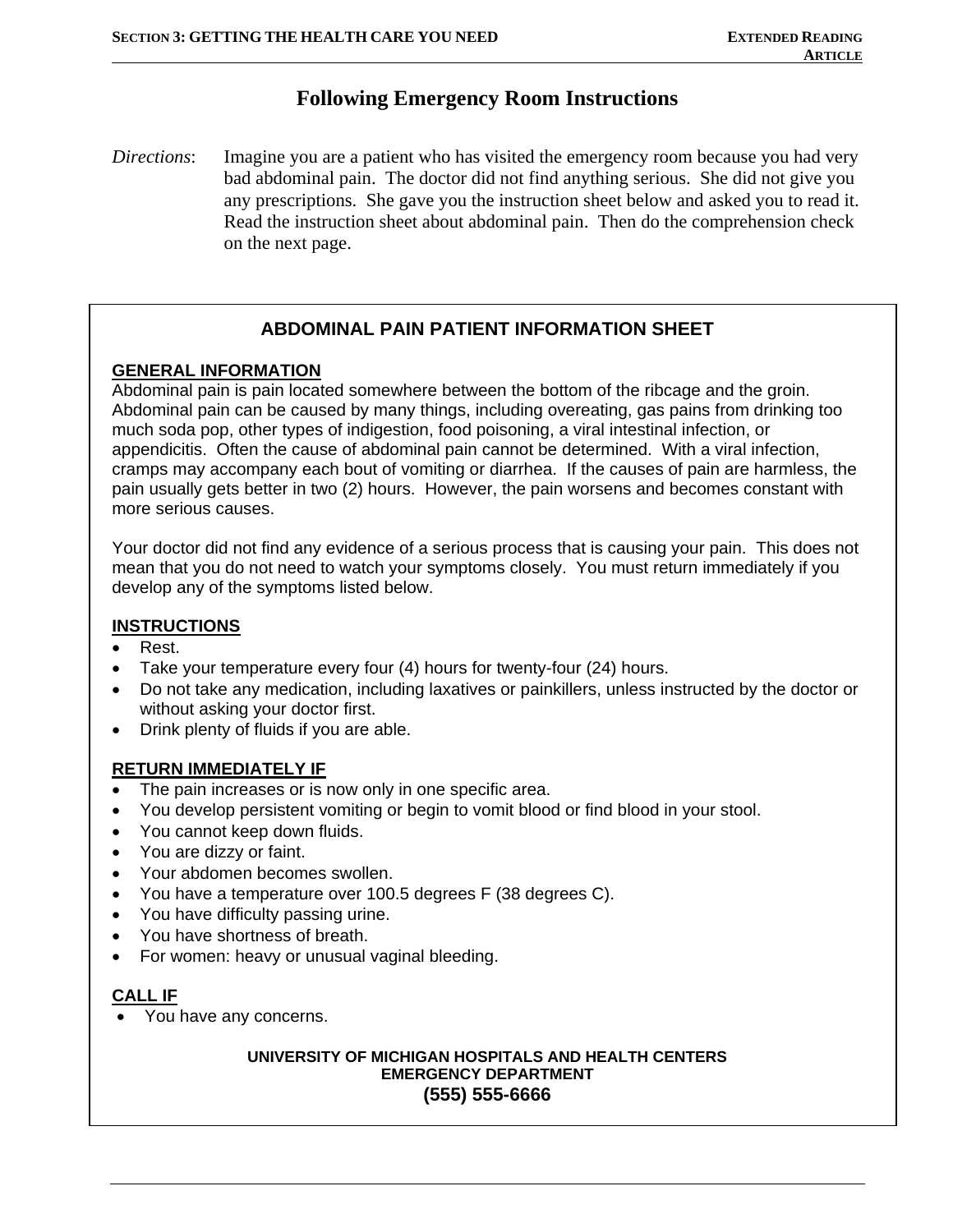### **Following Emergency Room Instructions: Comprehension Check**

*Directions*: You are the emergency room patient. Imagine that after you finished reading the information sheet, the emergency room doctor asked you some questions to make sure you understood. The doctor's questions are below. Work with a partner. Decide together how you would answer the questions. Practice the dialogue between the doctor and you.

\_\_\_\_\_\_\_\_\_\_\_\_\_\_\_\_\_\_\_\_\_\_\_\_\_\_\_\_\_\_\_\_\_\_\_\_\_\_\_\_\_\_\_\_\_\_\_\_\_\_\_\_\_\_\_\_\_\_\_\_\_\_\_\_\_\_\_\_\_\_\_\_\_\_\_\_\_\_\_\_

\_\_\_\_\_\_\_\_\_\_\_\_\_\_\_\_\_\_\_\_\_\_\_\_\_\_\_\_\_\_\_\_\_\_\_\_\_\_\_\_\_\_\_\_\_\_\_\_\_\_\_\_\_\_\_\_\_\_\_\_\_\_\_\_\_\_\_\_\_\_\_\_\_\_\_\_\_\_\_\_

\_\_\_\_\_\_\_\_\_\_\_\_\_\_\_\_\_\_\_\_\_\_\_\_\_\_\_\_\_\_\_\_\_\_\_\_\_\_\_\_\_\_\_\_\_\_\_\_\_\_\_\_\_\_\_\_\_\_\_\_\_\_\_\_\_\_\_\_\_\_\_\_\_\_\_\_\_\_\_\_

1. How often should you take your temperature? \_\_\_\_\_\_\_\_\_\_\_\_\_\_\_\_\_\_\_\_\_\_\_\_\_\_\_\_\_\_\_\_\_

2. Should you take any medications when you get home?\_\_\_\_\_\_\_\_\_\_\_\_\_\_\_\_\_\_\_\_\_\_\_\_\_\_\_\_

3. Are you going to drink fluids when you get home? How much? \_\_\_\_\_\_\_\_\_\_\_\_\_\_\_\_\_\_\_

4. If you have certain problems, you must call me right away. List at least four (4) problems that are serious enough that you will call me.

\_\_\_\_\_\_\_\_\_\_\_\_\_\_\_\_\_\_\_\_\_\_\_\_\_\_\_\_\_\_\_\_\_\_\_\_\_\_\_\_\_\_\_\_\_\_\_\_\_\_\_\_\_\_\_\_\_\_\_\_\_\_\_\_\_\_\_\_\_\_\_\_\_\_\_\_\_\_\_\_

\_\_\_\_\_\_\_\_\_\_\_\_\_\_\_\_\_\_\_\_\_\_\_\_\_\_\_\_\_\_\_\_\_\_\_\_\_\_\_\_\_\_\_\_\_\_\_\_\_\_\_\_\_\_\_\_\_\_\_\_\_\_\_\_\_\_\_\_\_\_\_\_\_\_\_\_\_\_\_\_

\_\_\_\_\_\_\_\_\_\_\_\_\_\_\_\_\_\_\_\_\_\_\_\_\_\_\_\_\_\_\_\_\_\_\_\_\_\_\_\_\_\_\_\_\_\_\_\_\_\_\_\_\_\_\_\_\_\_\_\_\_\_\_\_\_\_\_\_\_\_\_\_\_\_\_\_\_\_\_\_

\_\_\_\_\_\_\_\_\_\_\_\_\_\_\_\_\_\_\_\_\_\_\_\_\_\_\_\_\_\_\_\_\_\_\_\_\_\_\_\_\_\_\_\_\_\_\_\_\_\_\_\_\_\_\_\_\_\_\_\_\_\_\_\_\_\_\_\_\_\_\_\_\_\_\_\_\_\_\_\_

\_\_\_\_\_\_\_\_\_\_\_\_\_\_\_\_\_\_\_\_\_\_\_\_\_\_\_\_\_\_\_\_\_\_\_\_\_\_\_\_\_\_\_\_\_\_\_\_\_\_\_\_\_\_\_\_\_\_\_\_\_\_\_\_\_\_\_\_\_\_\_\_\_\_\_\_\_\_\_\_

\_\_\_\_\_\_\_\_\_\_\_\_\_\_\_\_\_\_\_\_\_\_\_\_\_\_\_\_\_\_\_\_\_\_\_\_\_\_\_\_\_\_\_\_\_\_\_\_\_\_\_\_\_\_\_\_\_\_\_\_\_\_\_\_\_\_\_\_\_\_\_\_\_\_\_\_\_\_\_\_

\_\_\_\_\_\_\_\_\_\_\_\_\_\_\_\_\_\_\_\_\_\_\_\_\_\_\_\_\_\_\_\_\_\_\_\_\_\_\_\_\_\_\_\_\_\_\_\_\_\_\_\_\_\_\_\_\_\_\_\_\_\_\_\_\_\_\_\_\_\_\_\_\_\_\_\_\_\_\_\_

\_\_\_\_\_\_\_\_\_\_\_\_\_\_\_\_\_\_\_\_\_\_\_\_\_\_\_\_\_\_\_\_\_\_\_\_\_\_\_\_\_\_\_\_\_\_\_\_\_\_\_\_\_\_\_\_\_\_\_\_\_\_\_\_\_\_\_\_\_\_\_\_\_\_\_\_\_\_\_\_

5. Do you have any questions?